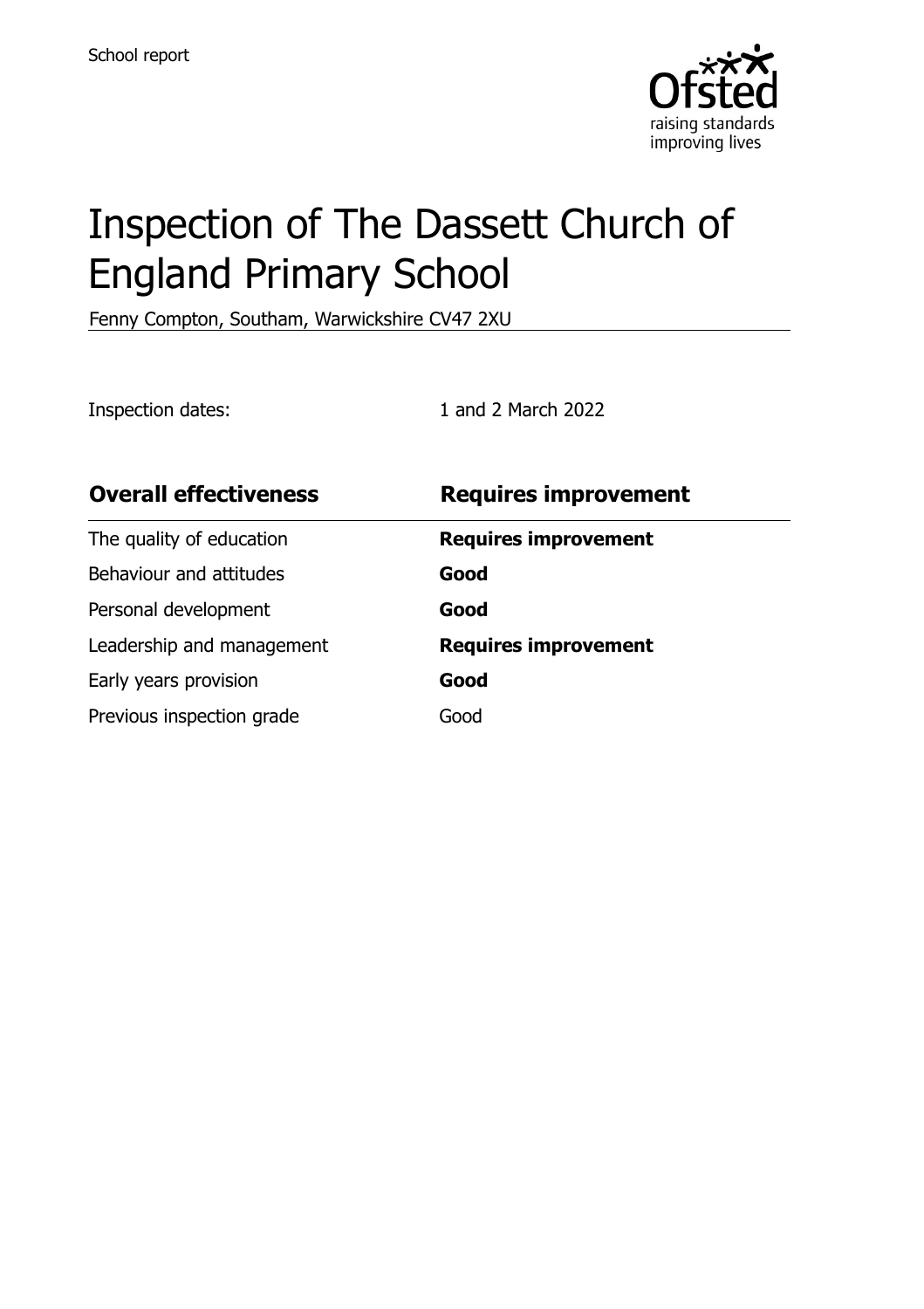

#### **What is it like to attend this school?**

Pupils are happy to come to school. They enjoy learning and being with their friends. They have positive relationships with adults. Pupils feel safe because they have trusted adults whom they can talk to about any worries or problems. Pupils say that bullying is rare and that if it does happen, it is usually sorted out quickly.

Staff are ambitious and want pupils to achieve well. They have introduced a new broad and balanced curriculum. However, some subjects are not being delivered well enough throughout the school. This means that some pupils, including those with special educational needs and/or disabilities (SEND), do not make as much progress as they could.

Pupils behave well in lessons and during breaktimes. They are thoughtful, kind and considerate of each other. They model the school's Christian values, including respect and friendship, exceptionally well. Pupils enjoy attending the variety of clubs on offer and are keen to take on responsibilities, such as those of school council member or as part of the eco- or e-safety committees.

Most parents and carers are positive about the school. They are pleased that recently there have been fewer staff changes. Parents say that the school supported pupils well during the pandemic.

#### **What does the school do well and what does it need to do better?**

Leaders are working hard to improve the quality of education. The new curriculum sets out the knowledge that pupils will learn in each subject from early years to Year 6. Leaders ensure that there is a focus on subject-specific vocabulary. They have high expectations about how pupils will use this language in their speech and in their writing.

The curriculum is not delivered well enough throughout the school. This includes in English. The work that some pupils complete is not matched well enough to the next steps in their learning. Also, in some year groups, staff do not have high enough expectations of what pupils can do. This means that some pupils do not achieve as well as they should. Sometimes, leaders' checks on how well the curriculum is being delivered are inconsistent. These checks do not always give them the information they need to provide the right support and training for staff who need it.

Leaders' changes to the curriculum and to the organisation of early years have had a strong positive impact. Children get off to a good start in Reception class and they do well in all areas of learning, including reading. Staff know the children well and plan learning to build on what they already know and can do. Children can easily access a wide range of high-quality resources both inside and outdoors. This includes the popular 'drawing den', where children can draw and write.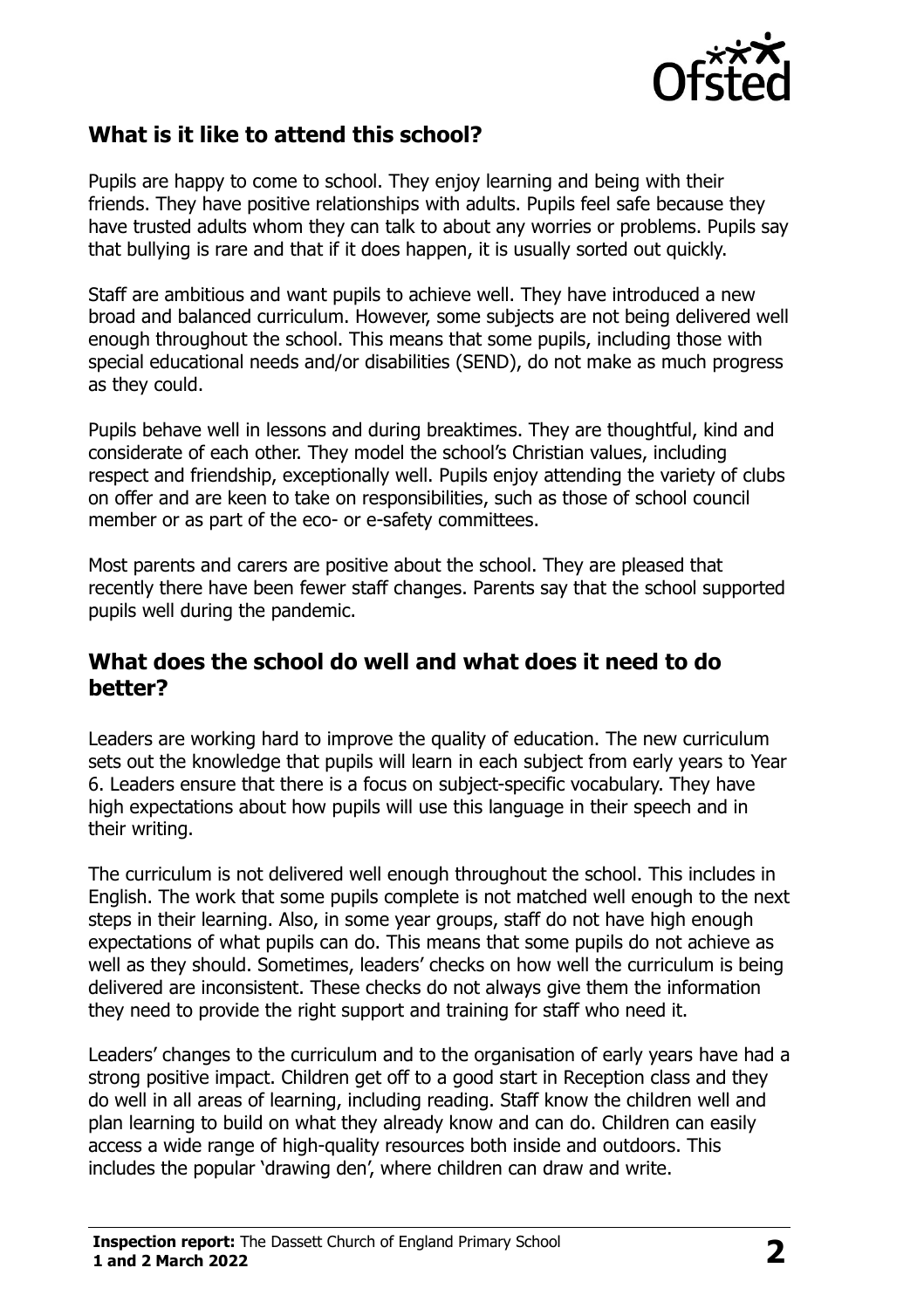

Leaders introduced a whole-school approach to teaching reading in September. This approach includes a new phonics programme. Leaders ensure that pupils have access to a wide range of reading books, including books that match the sounds that pupils are learning. However, leaders have not ensured that all staff are trained so that reading, including phonics, is taught consistently well throughout the school. This means that as pupils move through the school, their progress is uneven. Some pupils who are falling behind with their reading are not supported well enough to help them catch up.

Pupils with SEND study the same subjects as other pupils. Staff want these pupils to do well. However, lesson activities and extra support are not consistently planned well to meet the needs of pupils with SEND. This means that pupils do not make as much progress as they could. Some provision is more effective. For example, pupils with social, emotional and mental health needs benefit from focused support.

Leaders have planned for pupils' personal development carefully. Pupils learn about world religions and cultures and celebrate difference. Older pupils have a welldeveloped understanding of discrimination. They are adamant that everyone is welcome at their school. Curriculum plans teach pupils about relationships and ageappropriate learning about consent.

Pupils learn the importance of being kind to each another right from early years. They work and play well together. Pupils say that staff are good at knowing whether someone is not feeling 'quite right' and might need some help to manage their feelings. Leaders encourage pupils to attend school as well as they can. They work with families when pupils do not attend as well as they should.

Governors are passionate about the school and want the best for the pupils and staff. They know the school's strengths and weaknesses and provide appropriate support and challenge for leaders. They are mindful of staff well-being and have taken positive steps to help manage staff workload.

#### **Safeguarding**

The arrangements for safeguarding are effective.

Leaders and governors prioritise safeguarding. All staff receive regular training on safeguarding. They know how to report any concerns they have about a pupil's welfare and say that leaders respond quickly to any concerns raised. Since the previous inspection, there have been improvements to site security so that pupils can play more safely than before.

The content of the curriculum helps pupils to learn about keeping themselves safe. This includes when they are online. Older pupils know what a safe relationship should be like and what to do if something makes them feel uncomfortable.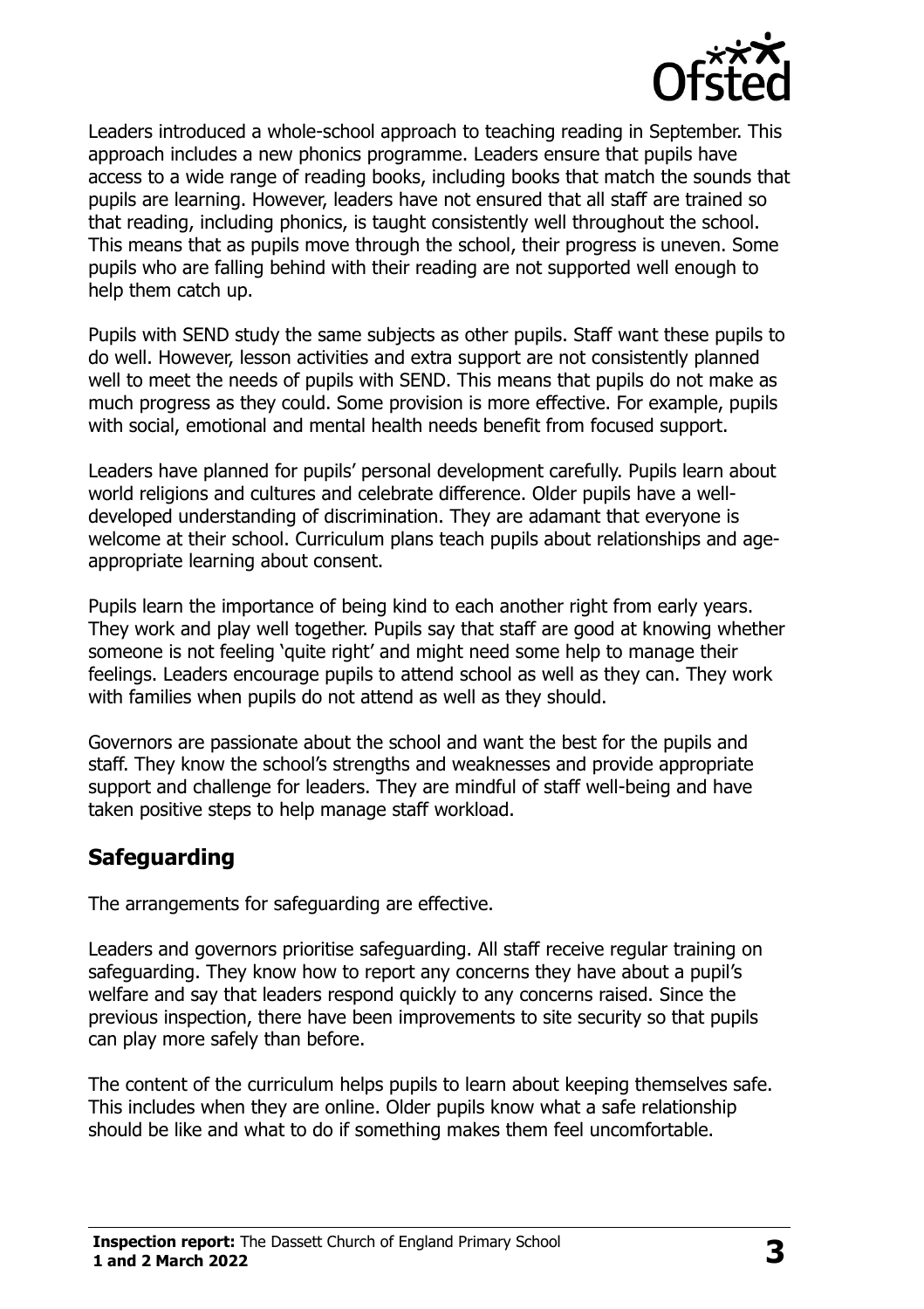

# **What does the school need to do to improve?**

#### **(Information for the school and appropriate authority)**

- There are inconsistencies in the teaching of phonics. Pupils who fall behind with reading are not consistently well supported to catch up. Leaders should ensure that all staff are trained to implement the school's new phonics programme effectively.
- The recently introduced curriculum is not being implemented well enough in all classes and subjects, including English. As a result, pupils do not always make the progress they could. Leaders should continue with their plans to ensure that the new plans are delivered consistently and effectively in all year groups.
- **Pupils with SEND are not consistently supported well. The curriculum is not** always sufficiently adapted to meet these pupils' individual needs. Some of the additional support that pupils with SEND receive is not matched well enough to the gaps in their learning. This hinders the progress that pupils with SEND make. Leaders should make sure that teachers know how to make the necessary adjustments to the curriculum to ensure that pupils with SEND can make strong progress.
- Some subject leaders are new to the role and their work to monitor how well the curriculum is being implemented is at an early stage. Some leaders' checks on the quality of education do not have a sharp enough focus. Leaders should ensure that they build a clear picture of the strengths and weaknesses in each subject and key stage so that areas for improvement can be addressed as swiftly as possible.

# **How can I feed back my views?**

You can use [Ofsted Parent View](http://parentview.ofsted.gov.uk/) to give Ofsted your opinion on your child's school, or to find out what other parents and carers think. We use information from Ofsted Parent View when deciding which schools to inspect, when to inspect them and as part of their inspection.

The Department for Education has further [guidance](http://www.gov.uk/complain-about-school) on how to complain about a school.

If you are the school and you are not happy with the inspection or the report, you can [complain to Ofsted.](http://www.gov.uk/complain-ofsted-report)

# **Further information**

You can search for [published performance information](http://www.compare-school-performance.service.gov.uk/) about the school.

In the report, '[disadvantaged pupils](http://www.gov.uk/guidance/pupil-premium-information-for-schools-and-alternative-provision-settings)' refers to those pupils who attract government pupil premium funding: pupils claiming free school meals at any point in the last six years and pupils in care or who left care through adoption or another formal route.

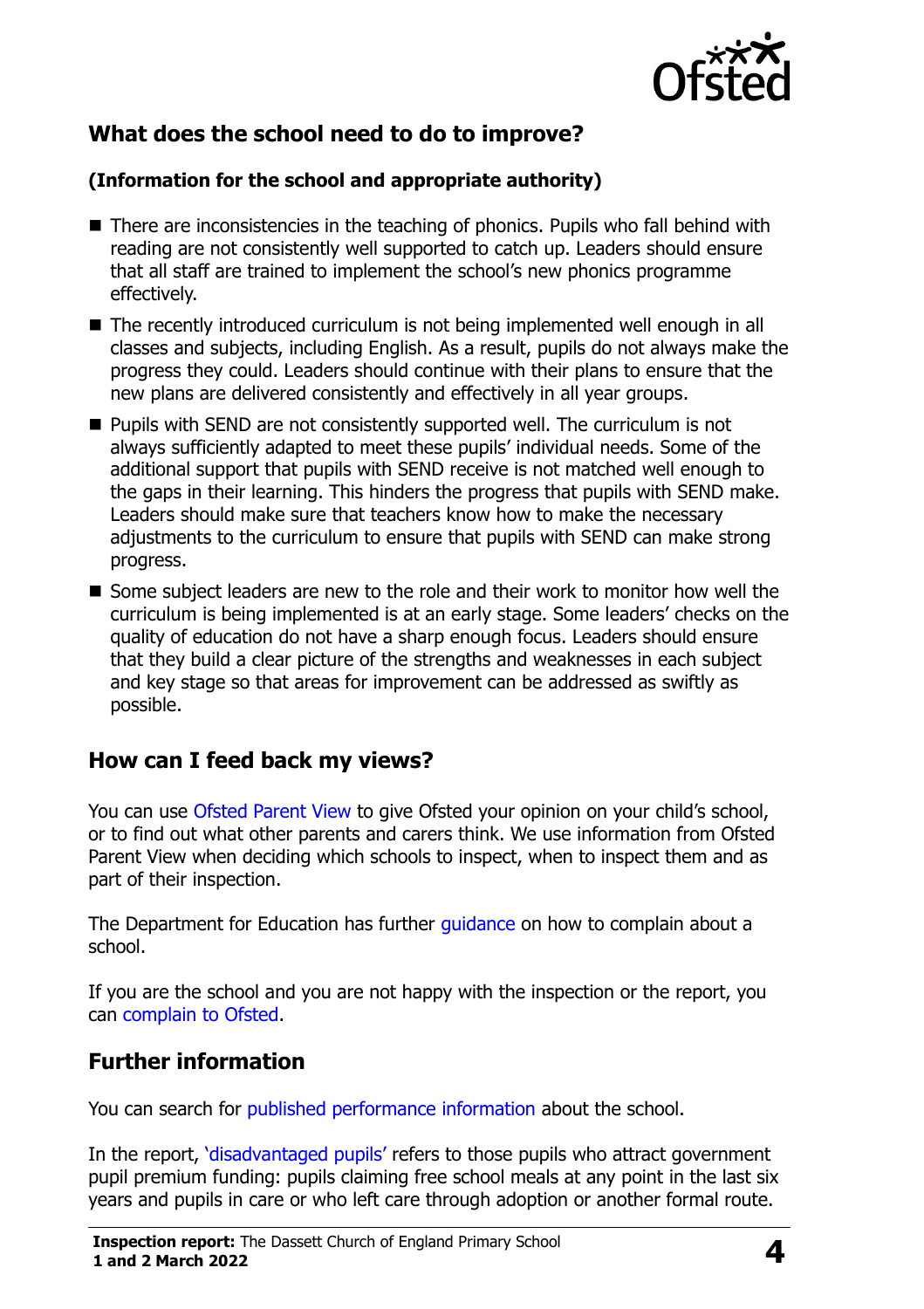

#### **School details**

| Unique reference number             | 130379                                                            |
|-------------------------------------|-------------------------------------------------------------------|
| <b>Local authority</b>              | Warwickshire                                                      |
| <b>Inspection number</b>            | 10212250                                                          |
| <b>Type of school</b>               | Primary                                                           |
| <b>School category</b>              | Voluntary controlled                                              |
| Age range of pupils                 | 4 to 11                                                           |
| <b>Gender of pupils</b>             | Mixed                                                             |
| Number of pupils on the school roll | 101                                                               |
| <b>Appropriate authority</b>        | The governing body                                                |
| <b>Chair of governing body</b>      | <b>Hester Stevns</b>                                              |
| <b>Headteacher</b>                  | <b>Suzanne Corry</b>                                              |
| Website                             | www.thedassettprimary.co.uk                                       |
| Date of previous inspection         | 9 April 2019, under section 8 of the<br><b>Education Act 2005</b> |

# **Information about this school**

- The school is a Church of England school in the Diocese of Coventry. Its most recent section 48 inspection for schools of a religious character took place in December 2017.
- This school is smaller than the average-sized primary school.
- $\blacksquare$  The school does not currently use any alternative provision.

# **Information about this inspection**

The inspectors carried out this inspection under section 5 of the Education Act 2005.

This was the first routine inspection the school had received since the COVID-19 pandemic began. Inspectors discussed the impact of the pandemic with leaders, and have taken that into account in their evaluation of the school.

Inspectors met with the headteacher, members of the school's leadership team and some subject leaders. The lead inspector met with members of the governing body.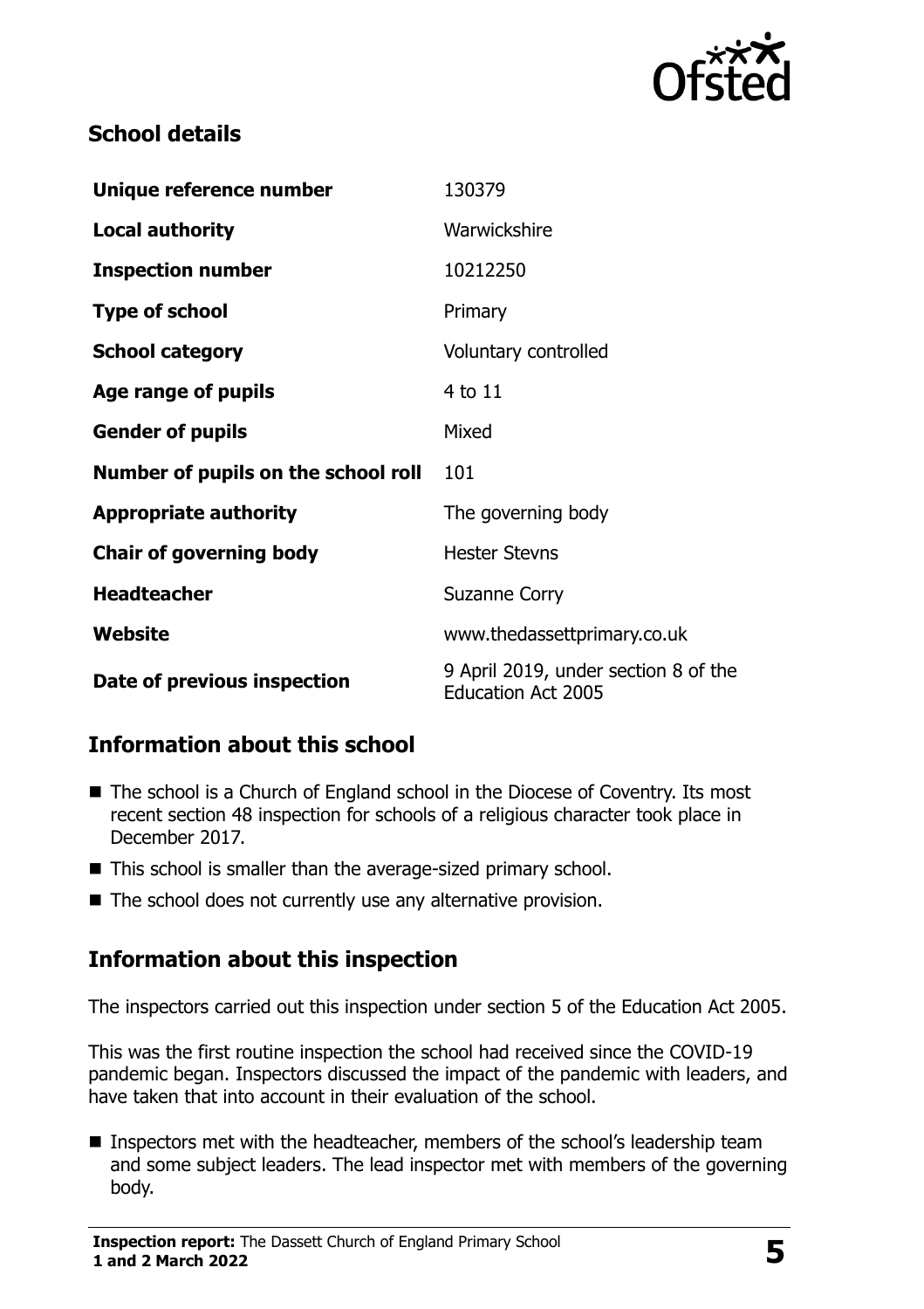

- Inspectors carried out deep dives in these subjects: reading, English, science and geography. For each deep dive, inspectors discussed the curriculum with subject leaders, visited a sample of lessons, spoke to teachers, spoke to some pupils about their learning and looked at samples of pupils' work. The lead inspector listened to pupils reading to adults in school.
- **Inspectors also spoke to leaders about the curriculum and visited lessons in some** other subjects.
- The lead inspector met with the designated safeguarding lead to discuss the actions taken to keep pupils safe. She reviewed a range of documents, including the school's single central record of staff. She looked at information about the actions taken to protect the most vulnerable pupils.
- Inspectors considered responses from parents to Ofsted Parent View, Ofsted's online questionnaire, and their free-text comments. Inspectors also considered responses to Ofsted's online staff survey and the pupil survey.

#### **Inspection team**

Jo Evans, lead inspector **Her Majesty's Inspector** 

Travis Latham **Travis Latham** Ofsted Inspector